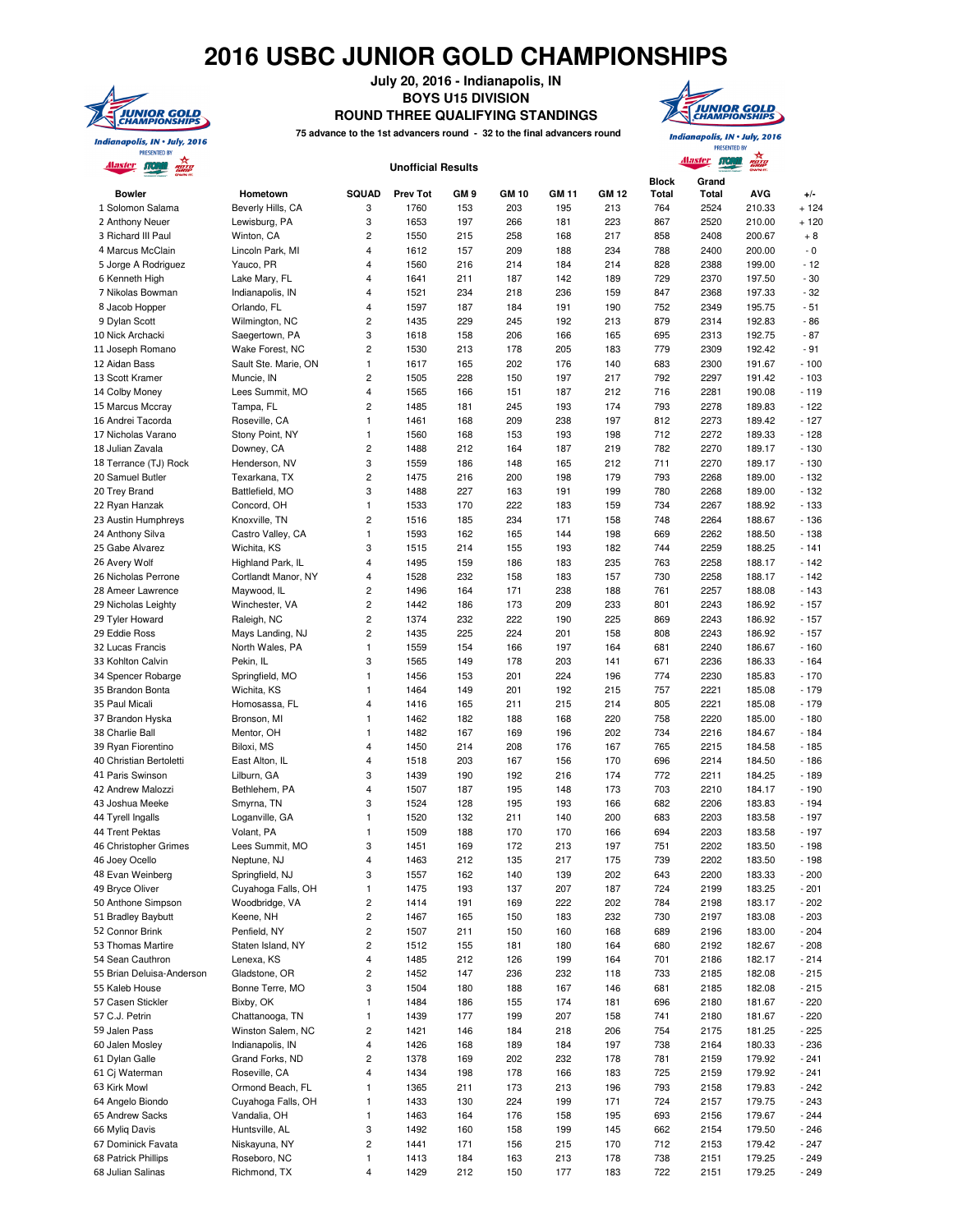| 70 Caleb Baker                         | Wake Forest, NC             | $\overline{c}$          | 1389         | 189        | 190        | 197        | 185        | 761        | 2150         | 179.17           | $-250$          |
|----------------------------------------|-----------------------------|-------------------------|--------------|------------|------------|------------|------------|------------|--------------|------------------|-----------------|
| 71 David Schneider                     | Cypress, CA                 | 3                       | 1318         | 197        | 245        | 223        | 166        | 831        | 2149         | 179.08           | $-251$          |
| 72 Dylan Goodnight                     | Salisbury, NC               | $\overline{4}$          | 1485         | 142        | 151        | 176        | 190        | 659        | 2144         | 178.67           | $-256$          |
| 73 Theron Mitchell                     | Chicago Heights, IL         | 3                       | 1400         | 203        | 151        | 197        | 192        | 743        | 2143         | 178.58           | $-257$          |
| 73 Jordan Howard                       | Angola, IN                  | 4                       | 1369         | 202        | 172        | 167        | 233        | 774        | 2143         | 178.58           | $-257$          |
|                                        |                             |                         |              |            |            |            |            |            |              |                  |                 |
| 75 Nolan Blessing                      | Cincinnati, OH              | $\mathbf{1}$            | 1434         | 171        | 160        | 166        | 210        | 707        | 2141         | 178.42           | $-259$          |
| 76 Blake Reiger                        | Grafton, WI                 | $\mathbf{1}$            | 1474         | 168        | 156        | 182        | 157        | 663        | 2137         | 178.08           | $-263$          |
| 76 Justin Jenkins                      | Chesapeake, VA              | $\overline{c}$          | 1464         | 183        | 138        | 194        | 158        | 673        | 2137         | 178.08           | $-263$          |
| 78 Emanuel Casillas                    | Brooklyn, NY                | 3                       | 1398         | 110        | 196        | 210        | 222        | 738        | 2136         | 178.00           | $-264$          |
| 79 Jake Garcia                         | Havertown, PA               | $\mathbf{1}$            | 1607         | 158        | 134        | 132        | 104        | 528        | 2135         | 177.92           | $-265$          |
|                                        |                             |                         |              |            |            |            |            |            |              |                  |                 |
| 80 Jonathan Cummins                    | Independence, KY            | $\overline{4}$          | 1399         | 168        | 186        | 201        | 180        | 735        | 2134         | 177.83           | $-266$          |
| 81 Daniel Lenk                         | East Brunswick, NJ          | $\mathbf{1}$            | 1419         | 186        | 159        | 167        | 201        | 713        | 2132         | 177.67           | $-268$          |
| 82 Ethan Teply                         | Mapleton, MN                | $\mathbf{1}$            | 1448         | 124        | 153        | 201        | 203        | 681        | 2129         | 177.42           | $-271$          |
| 82 Payne Fakler                        | Milwaukee, WI               | 3                       | 1439         | 132        | 191        | 164        | 203        | 690        | 2129         | 177.42           | $-271$          |
| 82 Thomas Lettich                      | Selden, NY                  | $\overline{4}$          | 1417         | 188        | 177        | 178        | 169        | 712        | 2129         | 177.42           | $-271$          |
| 85 Zachary Keene                       | Selma, NC                   | $\overline{c}$          | 1464         | 197        | 167        | 155        | 145        | 664        | 2128         | 177.33           | $-272$          |
|                                        | Kenner, LA                  | 3                       | 1493         | 176        | 143        | 156        | 159        | 634        | 2127         | 177.25           | $-273$          |
| 86 Cody Schaffer                       |                             |                         |              |            |            |            |            |            |              |                  |                 |
| 86 Brandon Cruz                        | Tampa, FL                   | 3                       | 1469         | 174        | 169        | 146        | 169        | 658        | 2127         | 177.25           | $-273$          |
| 88 Trace Cooper                        | Seymour, IN                 | $\mathbf{1}$            | 1473         | 205        | 194        | 105        | 149        | 653        | 2126         | 177.17           | $-274$          |
| 88 Jamey Kragh                         | Minot, ND                   | $\mathbf{1}$            | 1435         | 191        | 141        | 237        | 122        | 691        | 2126         | 177.17           | $-274$          |
| 88 Ray Wiegand                         | Marshalltown, IA            | 3                       | 1423         | 147        | 157        | 211        | 188        | 703        | 2126         | 177.17           | $-274$          |
| 88 Jarin Kurashige                     | Mililani, HI                | $\overline{4}$          | 1450         | 142        | 164        | 169        | 201        | 676        | 2126         | 177.17           | $-274$          |
| 92 Landan Kuenning                     | Ormond Beach, FL            | $\overline{c}$          | 1441         | 159        | 170        | 169        | 184        | 682        | 2123         | 176.92           | $-277$          |
|                                        |                             |                         |              |            |            |            |            |            |              |                  |                 |
| 93 Christopher Albanese                | Griffith, IN                | $\overline{c}$          | 1428         | 140        | 221        | 149        | 184        | 694        | 2122         | 176.83           | $-278$          |
| 93 Noah Axinn                          | Coram, NY                   | $\overline{4}$          | 1399         | 188        | 164        | 202        | 169        | 723        | 2122         | 176.83           | $-278$          |
| 95 Austin Est                          | Sun Prairie, WI             | 4                       | 1492         | 195        | 133        | 145        | 154        | 627        | 2119         | 176.58           | $-281$          |
| 96 Nicholas Fox                        | Elmwood Park, IL            | $\overline{4}$          | 1397         | 161        | 223        | 179        | 158        | 721        | 2118         | 176.50           | $-282$          |
| 97 Michael Hart                        | Warrensburg, MO             | 1                       | 1448         | 152        | 220        | 150        | 147        | 669        | 2117         | 176.42           | $-283$          |
| 97 Tristan Butler                      | Fort Wayne, IN              | 3                       | 1483         | 175        | 124        | 156        | 179        | 634        | 2117         | 176.42           | $-283$          |
|                                        |                             |                         |              |            |            |            |            |            |              |                  |                 |
| 99 Anthony Mathis                      | Cherry Hill, NJ             | $\mathbf{1}$            | 1416         | 167        | 164        | 224        | 145        | 700        | 2116         | 176.33           | $-284$          |
| 100 Justin Aboud                       | San Jose, CA                | $\overline{c}$          | 1443         | 163        | 158        | 192        | 159        | 672        | 2115         | 176.25           | $-285$          |
| 101 Cameron Crowe                      | Orland Park, IL             | $\mathbf{1}$            | 1384         | 184        | 187        | 180        | 179        | 730        | 2114         | 176.17           | $-286$          |
| 102 Nate Purches                       | Marlboro, MA                | $\overline{c}$          | 1388         | 136        | 198        | 202        | 188        | 724        | 2112         | 176.00           | $-288$          |
| 103 Wayne Zapotoczny                   | Weirton, WV                 | $\overline{4}$          | 1350         | 168        | 131        | 206        | 253        | 758        | 2108         | 175.67           | $-292$          |
| 103 Joshua Wilson                      | Millbrook, AL               | $\overline{4}$          | 1405         | 194        | 170        | 174        | 165        | 703        | 2108         | 175.67           | $-292$          |
| 105 Jervon Webster                     | Dale City, VA               | $\mathbf{1}$            | 1312         | 132        | 224        | 258        | 180        | 794        | 2106         | 175.50           | $-294$          |
|                                        |                             |                         |              |            |            |            |            |            |              |                  |                 |
| 106 William Clark                      | Montgomery, IL              | $\overline{\mathbf{c}}$ | 1469         | 160        | 154        | 175        | 147        | 636        | 2105         | 175.42           | $-295$          |
| 107 Eric Wurmnest                      | Heyworth, IL                | $\mathbf{1}$            | 1433         | 127        | 157        | 226        | 160        | 670        | 2103         | 175.25           | $-297$          |
| 108 Luca Connor                        | Madison, AL                 | 4                       | 1398         | 181        | 178        | 172        | 171        | 702        | 2100         | 175.00           | $-300$          |
| 109 Garrett Meadows                    | Springfield, VA             | $\mathbf{1}$            | 1387         | 192        | 185        | 139        | 195        | 711        | 2098         | 174.83           | $-302$          |
| 109 Clinton Lyons                      | Park Forest, IL             | 3                       | 1445         | 118        | 191        | 171        | 173        | 653        | 2098         | 174.83           | $-302$          |
| 111 Charles Bostic                     | Mableton, GA                | $\overline{c}$          | 1376         | 152        | 207        | 191        | 170        | 720        | 2096         | 174.67           | $-304$          |
| 112 Marc Howard                        | Red Lion, PA                | $\mathbf{1}$            | 1495         | 123        | 129        | 186        | 162        | 600        | 2095         | 174.58           | $-305$          |
| 112 Amir Green                         | Garner, NC                  | $\overline{c}$          | 1381         | 187        | 185        | 201        | 141        | 714        | 2095         | 174.58           | $-305$          |
| 114 Jake Brett                         | Kapolei, HI                 | 3                       | 1406         | 151        | 178        | 186        | 172        | 687        | 2093         | 174.42           | $-307$          |
|                                        |                             |                         |              |            |            |            |            |            |              |                  |                 |
| 115 Anthony Daniels                    | Fort Belvoir, VA            | $\mathbf{1}$            | 1404         | 163        | 182        | 189        | 154        | 688        | 2092         | 174.33           | $-308$          |
| 116 Mycah Caudle                       | Starr, SC                   | $\mathbf{1}$            | 1492         | 148        | 168        | 103        | 180        | 599        | 2091         | 174.25           | $-309$          |
| 117 Bradley Carr                       | Rochester, NY               | $\overline{4}$          | 1371         | 180        | 151        | 178        | 210        | 719        | 2090         | 174.17           | $-310$          |
| 118 Braden Fowler                      | Bowling Green, KY           | $\mathbf{1}$            | 1388         | 217        | 130        | 165        | 189        | 701        | 2089         | 174.08           | $-311$          |
| 119 Nicholas Greco                     | Fair Lawn, NJ               | $\overline{\mathbf{c}}$ | 1347         | 195        | 183        | 183        | 180        | 741        | 2088         | 174.00           | $-312$          |
| 120 Mikey Bushu                        | Huntersville, NC            | $\mathbf{1}$            | 1409         | 154        | 141        | 181        | 199        | 675        | 2084         | 173.67           | $-316$          |
| 120 Brandon Collins                    | Wichita, KS                 | 3                       | 1405         | 162        | 166        | 160        | 191        | 679        | 2084         | 173.67           |                 |
|                                        |                             |                         |              |            |            |            |            |            |              |                  | $-316$          |
| 120 Aidan D'Souza                      | West Lawn, PA               | 3                       | 1360         | 192        | 206        | 193        | 133        | 724        | 2084         | 173.67           | $-316$          |
| 123 Isiah Cranfield                    | Woodbridge, VA              | $\sqrt{2}$              | 1345         | 208        | 174        | 194        | 162        | 738        | 2083         | 173.58           | $-317$          |
| 124 Lucas Rattigan-Coe                 | Winston Salem, NC           | $\overline{\mathbf{c}}$ | 1371         | 166        | 182        | 199        | 164        | 711        | 2082         | 173.50           | $-318$          |
| 124 Korey Reichard                     | Jackson, MI                 | $\overline{\mathbf{4}}$ | 1353         | 207        | 157        | 175        | 190        | 729        | 2082         | 173.50           | $-318$          |
| 126 Logan Fossum                       | Milton, GA                  | $\overline{c}$          | 1459         | 182        | 150        | 127        | 161        | 620        | 2079         | 173.25           | $-321$          |
| 127 Daniel Brown                       | Crown Point, IN             | $\mathbf{1}$            | 1452         | 129        | 151        | 182        | 164        | 626        | 2078         | 173.17           | $-322$          |
| 127 Isaac Erickson                     | Lititz, PA                  | $\overline{4}$          | 1372         | 203        | 167        | 162        | 174        | 706        | 2078         | 173.17           | $-322$          |
|                                        |                             |                         |              |            |            |            |            |            |              |                  |                 |
| 129 Conner Jones                       | Chatham, IL                 | $\mathbf{1}$            | 1461         | 170        | 157        | 146        | 143        | 616        | 2077         | 173.08           | $-323$          |
| 130 Oscar Troost                       | Porter, TX                  | $\mathbf{1}$            | 1410         | 135        | 157        | 199        | 175        | 666        | 2076         | 173.00           | $-324$          |
| 131 Korey Deck                         | New Castle, IN              | $\mathbf{1}$            | 1379         | 180        | 172        | 181        | 163        | 696        | 2075         | 172.92           | $-325$          |
| 131 Marshall Whitehead III             | Lorain, OH                  | $\overline{\mathbf{4}}$ | 1352         | 164        | 200        | 178        | 181        | 723        | 2075         | 172.92           | $-325$          |
| 133 Garrett (GW) Martin                | Mooresville, NC             | $\overline{c}$          | 1416         | 138        | 126        | 205        | 189        | 658        | 2074         | 172.83           | $-326$          |
| 133 Spencer Eddy                       | Naples, FL                  |                         | 1379         | 183        | 162        | 200        | 150        | 695        | 2074         | 172.83           | $-326$          |
|                                        |                             |                         |              |            |            |            |            |            |              |                  |                 |
|                                        |                             | 3                       |              |            |            |            |            |            |              |                  |                 |
| 135 Justin Bohn                        | Jackson, NJ                 | $\mathbf{1}$            | 1416         | 156        | 193        | 148        | 159        | 656        | 2072         | 172.67           | $-328$          |
| 136 Jacob Motas                        | Santa Clara, CA             | 3                       | 1434         | 135        | 211        | 142        | 149        | 637        | 2071         | 172.58           | - 329           |
| 136 Brett Mancini                      | Seekonk, MA                 | $\overline{\mathbf{4}}$ | 1427         | 175        | 146        | 166        | 157        | 644        | 2071         | 172.58           | - 329           |
| 138 Mason Sterkel                      | Lawton, OK                  | $\overline{c}$          | 1370         | 148        | 207        | 156        | 188        | 699        | 2069         | 172.42           | $-331$          |
| 138 Gannon Takayesu                    | Flower Mound, TX            | $\overline{c}$          | 1355         | 176        | 190        | 145        | 203        | 714        | 2069         | 172.42           | $-331$          |
| 140 Matthew Meidlein                   | Apo, AE                     | 3                       | 1436         | 145        | 156        | 172        | 158        | 631        | 2067         | 172.25           | - 333           |
| 141 Brandon Lacy                       | Fairview Heights, IL        | $\overline{c}$          | 1402         | 127        | 206        | 173        | 158        | 664        | 2066         | 172.17           | $-334$          |
| 142 John (Duke) Crouch                 | Pinellas Park, FL           | $\mathbf{1}$            | 1312         | 216        | 192        | 169        | 175        | 752        | 2064         | 172.00           | $-336$          |
| 142 Joshua Zilk                        | Virginia Beach, VA          | $\overline{c}$          | 1318         | 202        | 223        | 159        | 162        | 746        | 2064         | 172.00           | $-336$          |
|                                        |                             |                         |              |            |            |            |            |            |              |                  |                 |
| 142 Tanner Vogel                       | Kissimmee, FL               | $\sqrt{2}$              | 1326         | 163        | 214        | 169        | 192        | 738        | 2064         | 172.00           | - 336           |
| 142 Devyn Wafford                      | Nicholasville, KY           | $\overline{c}$          | 1419         | 134        | 155        | 167        | 189        | 645        | 2064         | 172.00           | $-336$          |
| 142 Caleb Andrews                      | Las Vegas, NV               | 4                       | 1336         | 201        | 144        | 180        | 203        | 728        | 2064         | 172.00           | - 336           |
| 147 Cole Anderson                      | Hopkins, MN                 | $\mathbf{1}$            | 1308         | 193        | 181        | 190        | 191        | 755        | 2063         | 171.92           | $-337$          |
| 147 Tyler McLearen<br>149 Nick Lewicki | El Reno, OK<br>Palatine, IL | 3<br>4                  | 1379<br>1337 | 194<br>146 | 184<br>186 | 148<br>160 | 158<br>233 | 684<br>725 | 2063<br>2062 | 171.92<br>171.83 | $-337$<br>- 338 |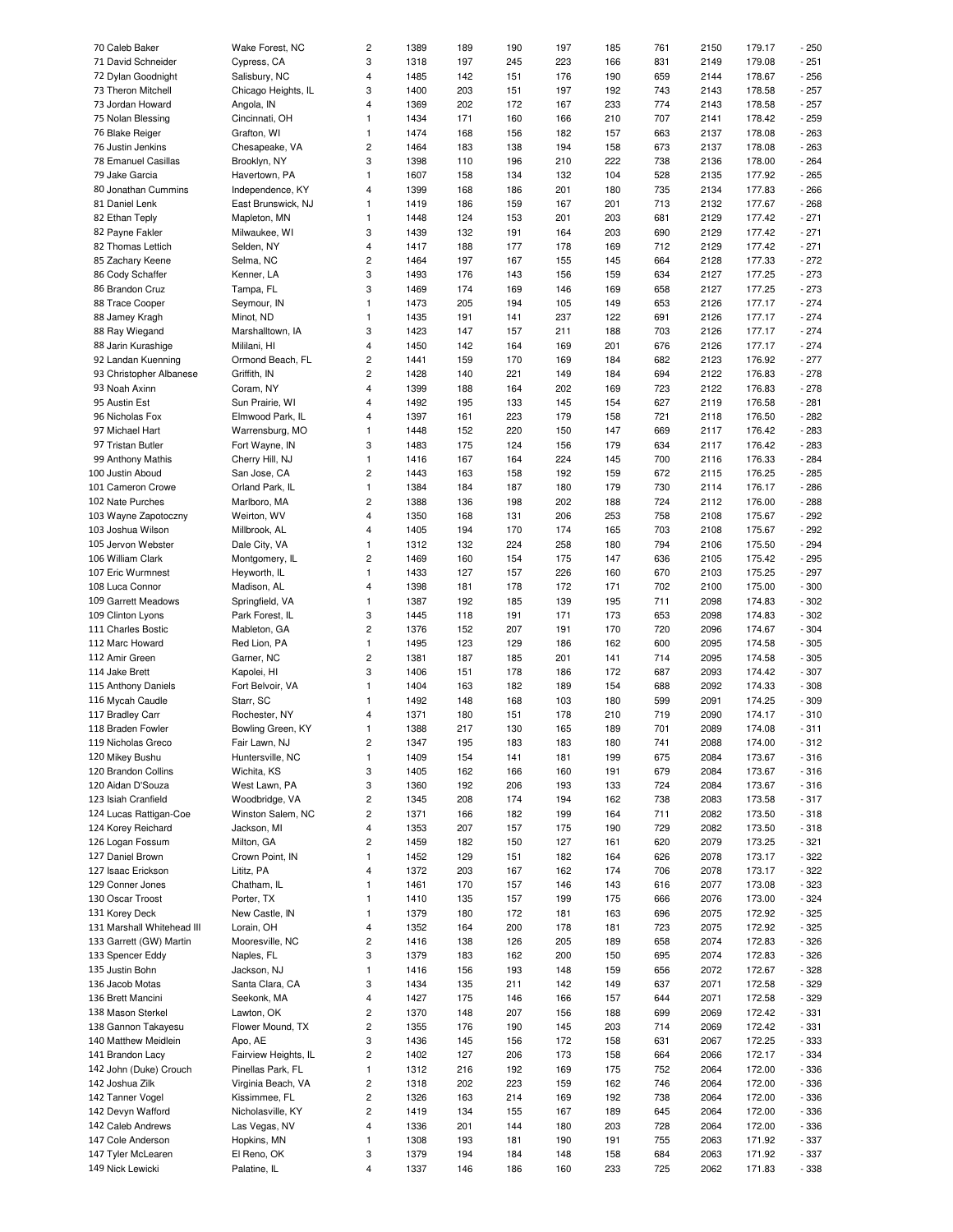| 150 Kevin Brown           | Clemmons, NC          | $\overline{c}$          | 1332 | 215 | 194 | 149 | 171 | 729 | 2061 | 171.75 | - 339  |
|---------------------------|-----------------------|-------------------------|------|-----|-----|-----|-----|-----|------|--------|--------|
| 150 Cameron LaPlant       | Edison, NJ            | $\overline{c}$          | 1310 | 168 | 232 | 195 | 156 | 751 | 2061 | 171.75 | - 339  |
| 152 John Mehlum Jr        | Vallejo, CA           | 3                       | 1425 | 157 | 196 | 151 | 131 | 635 | 2060 | 171.67 | $-340$ |
|                           |                       |                         |      |     |     |     |     |     |      |        |        |
| 153 Ambrose Shirk         | Fredericksburg, PA    | $\mathbf{1}$            | 1347 | 193 | 159 | 182 | 178 | 712 | 2059 | 171.58 | $-341$ |
| 154 Dawson Stewart        | Bethlehem, GA         | $\overline{c}$          | 1370 | 155 | 160 | 211 | 162 | 688 | 2058 | 171.50 | $-342$ |
| 155 Trey Friedeck         | San Antonio, TX       | 3                       | 1414 | 144 | 174 | 155 | 170 | 643 | 2057 | 171.42 | $-343$ |
| 155 Jacob Amos            | Columbia, IL          | $\overline{4}$          | 1351 | 190 | 180 | 173 | 163 | 706 | 2057 | 171.42 | $-343$ |
|                           |                       |                         |      |     |     |     |     |     |      |        |        |
| 157 Korey Balbach         | Mankato, MN           | $\mathbf{1}$            | 1366 | 158 | 160 | 188 | 184 | 690 | 2056 | 171.33 | $-344$ |
| 157 Chase Cooper          | Andrews, SC           | $\overline{c}$          | 1380 | 168 | 178 | 148 | 182 | 676 | 2056 | 171.33 | $-344$ |
| 159 Ryan Komm             | O Fallon, IL          | 3                       | 1343 | 184 | 148 | 193 | 187 | 712 | 2055 | 171.25 | $-345$ |
|                           |                       | $\overline{c}$          |      |     |     |     |     |     |      |        |        |
| 160 Nathan Ward           | Griffith, IN          |                         | 1405 | 148 | 169 | 144 | 188 | 649 | 2054 | 171.17 | $-346$ |
| 161 Alex Nolan            | Mokena, IL            | $\mathbf{1}$            | 1376 | 159 | 145 | 189 | 184 | 677 | 2053 | 171.08 | $-347$ |
| 162 Dakwan Tyler          | Lanham, MD            | 3                       | 1388 | 209 | 124 | 165 | 166 | 664 | 2052 | 171.00 | $-348$ |
| 163 Chase Eskridge        | Columbia, SC          | $\mathbf{1}$            | 1367 | 163 | 174 | 191 | 156 | 684 | 2051 | 170.92 | $-349$ |
|                           |                       |                         |      |     |     |     |     |     |      |        |        |
| 164 Zander Koppenhaver    | Bradford, PA          | $\mathbf{1}$            | 1328 | 180 | 191 | 187 | 163 | 721 | 2049 | 170.75 | $-351$ |
| 165 Seth Harris           | Columbia, IL          | $\mathbf{1}$            | 1401 | 162 | 146 | 166 | 172 | 646 | 2047 | 170.58 | $-353$ |
| 165 Mason Eddy            | Saginaw, MI           | $\mathbf{1}$            | 1349 | 147 | 147 | 206 | 198 | 698 | 2047 | 170.58 | $-353$ |
| 167 Matthew Dunnum        | La Crosse, WI         | $\mathbf{1}$            | 1406 | 124 | 166 | 165 | 184 | 639 | 2045 | 170.42 | $-355$ |
|                           |                       |                         |      |     |     |     |     |     |      |        |        |
| 167 Riley Anfinson        | Le Sueur, MN          | $\mathbf{1}$            | 1409 | 170 | 159 | 170 | 137 | 636 | 2045 | 170.42 | $-355$ |
| 169 Travis Knowlton       | Dade City, FL         | 3                       | 1267 | 226 | 199 | 181 | 171 | 777 | 2044 | 170.33 | $-356$ |
| 169 Nicholas Slagter      | Jenison, MI           | 3                       | 1391 | 156 | 156 | 161 | 180 | 653 | 2044 | 170.33 | $-356$ |
| 169 Nathan McGeorge       | Cincinnati, OH        | 3                       | 1316 | 165 | 194 | 155 | 214 | 728 | 2044 | 170.33 | $-356$ |
|                           |                       |                         |      |     |     |     |     |     |      |        |        |
| 172 Nathan Smith          | Noblesville, IN       | $\overline{4}$          | 1352 | 156 | 177 | 166 | 191 | 690 | 2042 | 170.17 | $-358$ |
| 173 Austin Reynolds       | Enterprise, AL        | 1                       | 1335 | 169 | 198 | 188 | 150 | 705 | 2040 | 170.00 | $-360$ |
| 173 Erik Snell            | Mount Prospect, IL    | $\overline{c}$          | 1347 | 167 | 164 | 181 | 181 | 693 | 2040 | 170.00 | $-360$ |
|                           |                       |                         |      |     |     |     |     |     |      |        |        |
| 173 Nathan Stinemates     | Fremont, NE           | 3                       | 1360 | 182 | 139 | 187 | 172 | 680 | 2040 | 170.00 | $-360$ |
| 173 Michael O'Malley      | New City, NY          | $\overline{4}$          | 1349 | 157 | 189 | 189 | 156 | 691 | 2040 | 170.00 | $-360$ |
| 177 David Winters         | Livonia, MI           | 4                       | 1360 | 157 | 195 | 167 | 160 | 679 | 2039 | 169.92 | $-361$ |
| 178 Brian Fink            | New Port Richey, FL   | $\overline{c}$          | 1374 | 147 | 183 | 157 | 177 | 664 | 2038 | 169.83 | $-362$ |
|                           |                       |                         |      |     |     |     |     |     |      |        |        |
| 179 Ashton Wardrup        | Santa Fe, TX          | $\overline{c}$          | 1325 | 211 | 143 | 193 | 164 | 711 | 2036 | 169.67 | $-364$ |
| 180 Xavier Bamford        | Rochester, NH         | $\overline{c}$          | 1391 | 183 | 181 | 134 | 146 | 644 | 2035 | 169.58 | $-365$ |
| 180 Alberto Bernal        | Calexico, CA          | $\overline{c}$          | 1356 | 151 | 169 | 204 | 155 | 679 | 2035 | 169.58 | $-365$ |
| 182 Matthew Ward          |                       | $\overline{4}$          | 1265 | 171 |     | 205 | 188 | 767 | 2032 | 169.33 | $-368$ |
|                           | Clayton, DE           |                         |      |     | 203 |     |     |     |      |        |        |
| 183 Patrick Chan          | Mooresville, NC       | $\mathbf{1}$            | 1345 | 161 | 179 | 181 | 165 | 686 | 2031 | 169.25 | $-369$ |
| 183 Logan Mathis          | Gainesville, GA       | $\overline{c}$          | 1369 | 147 | 180 | 189 | 146 | 662 | 2031 | 169.25 | $-369$ |
| 183 Calvin Kruschke       | Little Falls, MN      | 3                       | 1396 | 173 | 124 | 172 | 166 | 635 | 2031 | 169.25 | $-369$ |
|                           |                       |                         |      |     |     |     |     |     |      |        |        |
| 186 Donovan Vincent       | Murfreesboro, TN      | $\overline{c}$          | 1334 | 135 | 179 | 209 | 173 | 696 | 2030 | 169.17 | $-370$ |
| 187 Riley Porter          | Muncie, IN            | $\overline{4}$          | 1343 | 200 | 189 | 137 | 160 | 686 | 2029 | 169.08 | $-371$ |
| 188 Alex Wiles            | Bloomington, IN       | 3                       | 1280 | 194 | 179 | 192 | 183 | 748 | 2028 | 169.00 | $-372$ |
| 189 Jonathan Hall         | Canton, MI            | $\overline{4}$          | 1321 | 158 | 189 | 171 | 188 | 706 | 2027 | 168.92 | $-373$ |
|                           |                       |                         |      |     |     |     |     |     |      |        |        |
| 190 Eldon Dunbar          | Milford, MA           | $\overline{c}$          | 1391 | 159 | 170 | 156 | 150 | 635 | 2026 | 168.83 | $-374$ |
| 190 Dayton Edwards        | Houston, TX           | $\overline{c}$          | 1317 | 201 | 209 | 146 | 153 | 709 | 2026 | 168.83 | $-374$ |
| 192 Ian Denaro            | Fairport, NY          | $\overline{c}$          | 1302 | 164 | 224 | 146 | 189 | 723 | 2025 | 168.75 | $-375$ |
|                           |                       |                         |      |     |     |     |     |     |      |        |        |
| 193 Benjamin Giacobbi     | Old Hickory, TN       | 3                       | 1244 | 214 | 172 | 196 | 198 | 780 | 2024 | 168.67 | $-376$ |
| 194 Aidan Hudson          | Mckinney, TX          | $\overline{c}$          | 1360 | 118 | 199 | 160 | 186 | 663 | 2023 | 168.58 | $-377$ |
| 195 Harris Mirza          | Astoria, NY           | $\overline{4}$          | 1320 | 173 | 162 | 184 | 182 | 701 | 2021 | 168.42 | $-379$ |
| 196 Michael Rohr          | Seminole, FL          | 1                       | 1361 | 148 | 198 | 135 | 177 | 658 | 2019 | 168.25 | $-381$ |
|                           |                       |                         |      |     |     |     |     |     |      |        |        |
| 196 ZyaVonta Blackburn    | Sparta, WI            | $\mathbf{1}$            | 1416 | 165 | 133 | 146 | 159 | 603 | 2019 | 168.25 | $-381$ |
| 198 Tyler Jho             | Suwanee, GA           | $\overline{c}$          | 1457 | 133 | 155 | 133 | 140 | 561 | 2018 | 168.17 | $-382$ |
| 199 Tony Lundy            | Chicago, IL           | $\mathbf{1}$            | 1400 | 166 | 156 | 147 | 148 | 617 | 2017 | 168.08 | - 383  |
| 199 Ryan Taylor           | Trenton, NJ           | $\overline{c}$          | 1428 | 144 | 127 | 162 | 156 | 589 | 2017 | 168.08 | $-383$ |
|                           |                       |                         |      |     |     |     |     |     |      |        |        |
| 199 Quincy Johnson        | Upper Marlboro, MD    | 3                       | 1332 | 168 | 152 | 192 | 173 | 685 | 2017 | 168.08 | $-383$ |
| 199 Shane Litchfield      | East Bridgewater, MA  | 3                       | 1354 | 204 | 161 | 157 | 141 | 663 | 2017 | 168.08 | $-383$ |
| 199 Carter Lukas          | Waukesha, WI          | 3                       | 1374 | 159 | 163 | 172 | 149 | 643 | 2017 | 168.08 | - 383  |
|                           |                       |                         |      |     |     |     |     |     |      |        |        |
| 204 Jackson Stiles        | Huntsville, AL        | $\overline{c}$          | 1300 | 180 | 190 | 181 | 165 | 716 | 2016 | 168.00 | $-384$ |
| 205 Austin Cortez         | Schriever, LA         | 3                       | 1391 | 155 | 176 | 160 | 131 | 622 | 2013 | 167.75 | $-387$ |
| 206 Peyton Montgomery     | Wichita, KS           | $\mathbf{1}$            | 1381 | 138 | 192 | 144 | 157 | 631 | 2012 | 167.67 | $-388$ |
| 207 Lawrence Bianco       | Brooklyn, NY          | 3                       | 1384 | 138 | 173 | 176 | 137 | 624 | 2008 | 167.33 | $-392$ |
|                           |                       |                         |      |     |     |     |     |     |      |        |        |
| 208 Tyler Grafton         | Columbia, IL          | 3                       | 1322 | 186 | 226 | 127 | 145 | 684 | 2006 | 167.17 | $-394$ |
| 208 Trey Rushing          | New London, NC        | 3                       | 1310 | 154 | 176 | 188 | 178 | 696 | 2006 | 167.17 | $-394$ |
| 210 Michael Derobertis    | Hopewell Junction, NY | 4                       | 1251 | 190 | 168 | 206 | 190 | 754 | 2005 | 167.08 | $-395$ |
| 211 Dylan Sager           | San Jose, CA          | $\mathbf{1}$            | 1381 | 158 | 127 | 135 | 202 | 622 | 2003 | 166.92 | $-397$ |
|                           |                       |                         |      |     |     |     |     |     |      |        |        |
| 211 Abery Thomas          | Sterling Heights, MI  | 3                       | 1334 | 148 | 136 | 215 | 170 | 669 | 2003 | 166.92 | $-397$ |
| 211 Dakota Dudley         | Houston, TX           | $\overline{4}$          | 1298 | 202 | 151 | 187 | 165 | 705 | 2003 | 166.92 | $-397$ |
| 214 Killian Kilpatrick    | Erie, PA              | $\mathbf{1}$            | 1251 | 183 | 155 | 191 | 221 | 750 | 2001 | 166.75 | - 399  |
|                           |                       |                         |      |     |     |     |     |     |      |        |        |
| 215 Christopher Hoover    | Monroe, NC            | 3                       | 1303 | 195 | 200 | 155 | 146 | 696 | 1999 | 166.58 | $-401$ |
| 216 Leonard (Trey) Bevels | Plano, TX             | $\overline{c}$          | 1224 | 187 | 178 | 208 | 201 | 774 | 1998 | 166.50 | $-402$ |
| 216 Mark Friedman         | Galloway, NJ          | $\overline{4}$          | 1349 | 158 | 146 | 182 | 163 | 649 | 1998 | 166.50 | $-402$ |
| 218 Daniel Burzynski      | Carencro, LA          | $\mathbf{1}$            | 1301 | 166 | 181 | 181 | 167 | 695 | 1996 | 166.33 | $-404$ |
|                           |                       |                         |      |     |     |     |     |     |      |        |        |
| 218 Cody Larson           | Coon Rapids, MN       | $\mathbf{1}$            | 1313 | 154 | 196 | 121 | 212 | 683 | 1996 | 166.33 | $-404$ |
| 220 Evan Decker           | Beaver Dam, KY        | $\mathbf{1}$            | 1368 | 138 | 168 | 176 | 145 | 627 | 1995 | 166.25 | $-405$ |
| 220 James Ruoff           | Battle Creek, MI      | $\mathbf{1}$            | 1392 | 99  | 198 | 167 | 139 | 603 | 1995 | 166.25 | $-405$ |
| 222 Zachary McCormick     | Evergreen Park, IL    | 4                       | 1384 | 147 | 174 | 167 | 122 | 610 | 1994 | 166.17 | $-406$ |
|                           |                       |                         |      |     |     |     |     |     |      |        |        |
| 223 Matthew Magennis      | Fort Mill, SC         | $\mathbf{1}$            | 1309 | 156 | 160 | 187 | 180 | 683 | 1992 | 166.00 | $-408$ |
| 223 Connor Schlueter      | Fremont, NE           | $\sqrt{2}$              | 1293 | 163 | 201 | 168 | 167 | 699 | 1992 | 166.00 | $-408$ |
| 225 Logan Parmenter       | Centreville, VA       | $\overline{c}$          | 1313 | 119 | 199 | 143 | 216 | 677 | 1990 | 165.83 | $-410$ |
|                           |                       |                         |      |     |     |     |     |     |      |        |        |
| 225 Thomas Trecha         | Owosso, MI            | $\overline{\mathbf{4}}$ | 1328 | 168 | 165 | 165 | 164 | 662 | 1990 | 165.83 | $-410$ |
| 227 Devon Richardson      | Westerville, OH       | $\overline{c}$          | 1321 | 156 | 183 | 159 | 170 | 668 | 1989 | 165.75 | $-411$ |
| 227 Andrew Chan           | Downey, CA            | 3                       | 1237 | 222 | 200 | 170 | 160 | 752 | 1989 | 165.75 | $-411$ |
| 227 Tony Lutz             | Lititz, PA            | $\overline{\mathbf{4}}$ | 1307 | 180 | 161 | 161 | 180 | 682 | 1989 | 165.75 | $-411$ |
|                           |                       |                         |      |     |     |     |     |     |      |        |        |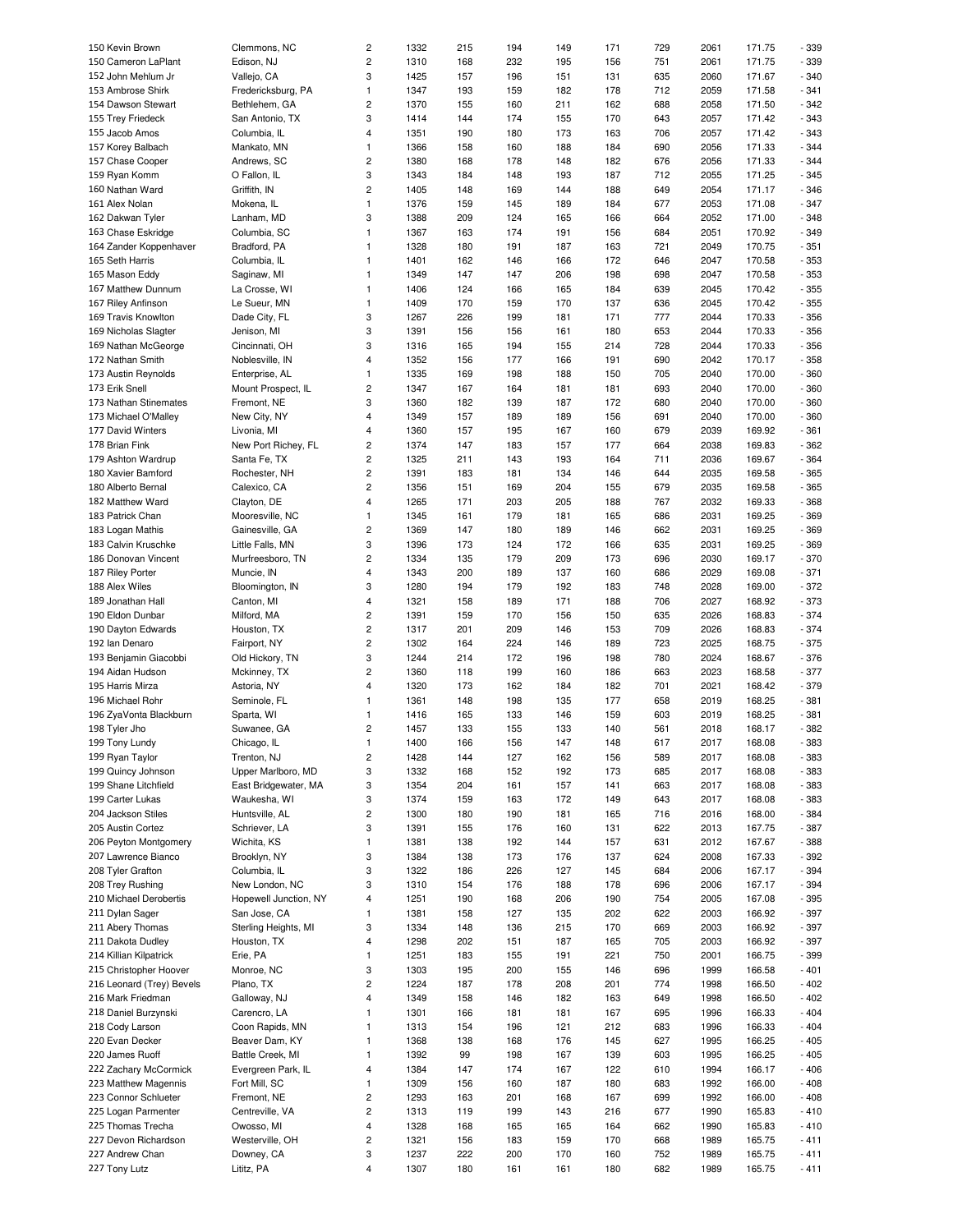| 230 Nathan Curl                            | Kalamazoo, MI                    | $\overline{4}$               | 1244         | 213        | 201        | 131        | 199        | 744        | 1988         | 165.67           | $-412$           |
|--------------------------------------------|----------------------------------|------------------------------|--------------|------------|------------|------------|------------|------------|--------------|------------------|------------------|
|                                            |                                  |                              |              |            |            |            |            |            |              |                  |                  |
| 231 Braden Walters                         | Danville, IL                     | $\mathbf{1}$                 | 1261         | 186        | 197        | 173        | 169        | 725        | 1986         | 165.50           | $-414$           |
| 232 Conner Lackey                          | Jackson, MI                      | $\mathbf{1}$                 | 1301         | 124        | 189        | 183        | 188        | 684        | 1985         | 165.42           | $-415$           |
| 233 Jordan Pelant                          | Waterville, MN                   | $\mathbf{1}$                 | 1396         | 188        | 138        | 131        | 131        | 588        | 1984         | 165.33           | $-416$           |
| 234 Cody Stevens                           | Miami, FL                        | $\mathbf{1}$                 | 1392         | 131        | 175        | 145        | 139        | 590        | 1982         | 165.17           | $-418$           |
|                                            |                                  |                              |              |            |            |            |            |            |              |                  |                  |
| 234 Eden Laurel                            | Hephzibah, GA                    | $\sqrt{2}$                   | 1334         | 161        | 189        | 173        | 125        | 648        | 1982         | 165.17           | $-418$           |
| 234 Nolan Bianchi                          | Lakeville, MN                    | 3                            | 1270         | 213        | 145        | 169        | 185        | 712        | 1982         | 165.17           | $-418$           |
| 237 Ethan Smiley                           | Lebanon, TN                      | $\sqrt{2}$                   | 1348         | 161        | 112        | 202        | 158        | 633        | 1981         | 165.08           | $-419$           |
| 237 Brett McEachern                        | Las Vegas, NV                    | 3                            | 1292         | 196        | 136        | 197        | 160        | 689        | 1981         | 165.08           | $-419$           |
|                                            |                                  |                              |              |            |            |            |            |            |              |                  |                  |
| 239 Kade Metzka                            | Indianapolis, IN                 | $\sqrt{4}$                   | 1294         | 194        | 147        | 173        | 172        | 686        | 1980         | 165.00           | $-420$           |
| 240 Bryce Catahan                          | Charlotte, NC                    | $\sqrt{2}$                   | 1229         | 190        | 180        | 204        | 174        | 748        | 1977         | 164.75           | $-423$           |
| 241 Logan Hartman                          | Chester, VA                      | $\mathbf{1}$                 | 1414         | 119        | 192        | 134        | 116        | 561        | 1975         | 164.58           | $-425$           |
|                                            |                                  |                              |              |            |            |            |            |            |              |                  |                  |
| 241 Joshua Hallman                         | Mooresville, NC                  | $\sqrt{2}$                   | 1228         | 180        | 224        | 192        | 151        | 747        | 1975         | 164.58           | $-425$           |
| 243 Jacob Portem                           | Bedford Hills, NY                | $\sqrt{4}$                   | 1331         | 202        | 152        | 137        | 152        | 643        | 1974         | 164.50           | $-426$           |
| 244 Michael Kosinski                       | Huntsville, AL                   | $\overline{\mathbf{4}}$      | 1348         | 93         | 157        | 200        | 175        | 625        | 1973         | 164.42           | $-427$           |
| 245 RJ Hooper                              | Enid, OK                         | $\overline{c}$               | 1330         | 169        | 134        | 161        | 178        | 642        | 1972         | 164.33           | $-428$           |
|                                            |                                  |                              |              |            |            |            |            |            |              |                  |                  |
| 246 Samuel Freeman                         | Danville, IN                     | 3                            | 1284         | 191        | 161        | 163        | 170        | 685        | 1969         | 164.08           | $-431$           |
| 247 Jacob White                            | Brighton, CO                     | $\overline{4}$               | 1275         | 206        | 146        | 201        | 140        | 693        | 1968         | 164.00           | $-432$           |
| 248 Noah White                             | Murfreesboro, TN                 | $\overline{4}$               | 1314         | 168        | 178        | 159        | 148        | 653        | 1967         | 163.92           | $-433$           |
| 249 Braydon Shafer                         | Richmond, IN                     | $\overline{c}$               | 1284         | 138        | 229        | 140        | 175        | 682        | 1966         | 163.83           | $-434$           |
|                                            |                                  |                              |              |            |            |            |            |            |              |                  |                  |
| 250 Tommy Chamberlain                      | Sloatsburg, NY                   | $\mathbf{1}$                 | 1346         | 215        | 141        | 130        | 129        | 615        | 1961         | 163.42           | $-439$           |
| 250 Kevin Banaag                           | Glendale, CA                     | $\overline{4}$               | 1314         | 170        | 151        | 160        | 166        | 647        | 1961         | 163.42           | $-439$           |
| 252 Colin Jones                            | Kearney, NE                      | $\mathbf{1}$                 | 1328         | 131        | 143        | 165        | 193        | 632        | 1960         | 163.33           | $-440$           |
|                                            |                                  |                              |              |            |            |            |            |            |              |                  | $-441$           |
| 253 Zakarey Geer                           | Madison Heights, MI              | 3                            | 1297         | 131        | 157        | 198        | 176        | 662        | 1959         | 163.25           |                  |
| 253 Kaden McDow                            | Fulton, MO                       | 3                            | 1283         | 156        | 177        | 182        | 161        | 676        | 1959         | 163.25           | $-441$           |
| 253 Kevin Allen                            | Corbin, KY                       | 3                            | 1324         | 179        | 125        | 149        | 182        | 635        | 1959         | 163.25           | $-441$           |
| 256 Tyronn Bickham                         | Chicago, IL                      | $\sqrt{2}$                   | 1303         | 112        | 156        | 208        | 179        | 655        | 1958         | 163.17           | $-442$           |
|                                            |                                  |                              |              |            |            |            |            |            |              |                  |                  |
| 256 Joshua Hall                            | Canton, MI                       | $\overline{4}$               | 1258         | 167        | 157        | 198        | 178        | 700        | 1958         | 163.17           | $-442$           |
| 258 Anthony Ellis                          | Frisco, TX                       | $\overline{4}$               | 1311         | 147        | 144        | 164        | 191        | 646        | 1957         | 163.08           | $-443$           |
| 259 Austin Easley                          | O'Fallon, MO                     | $\mathbf{1}$                 | 1245         | 178        | 222        | 165        | 146        | 711        | 1956         | 163.00           | $-444$           |
| 259 Jacob Miner                            |                                  | $\mathbf{1}$                 | 1300         | 156        | 181        | 132        | 187        | 656        | 1956         | 163.00           | $-444$           |
|                                            | East Moline, IL                  |                              |              |            |            |            |            |            |              |                  |                  |
| 259 Stefano Cittadino                      | Webster, NY                      | $\overline{4}$               | 1258         | 182        | 151        | 183        | 182        | 698        | 1956         | 163.00           | $-444$           |
| 262 Matthew Chapman                        | Cornelius, NC                    | $\mathbf{1}$                 | 1351         | 119        | 148        | 181        | 156        | 604        | 1955         | 162.92           | $-445$           |
| 263 Jacob Brown                            | Cleveland, TN                    | $\overline{4}$               | 1287         | 173        | 190        | 151        | 153        | 667        | 1954         | 162.83           | $-446$           |
|                                            |                                  |                              |              |            |            |            |            |            |              |                  |                  |
| 264 Jordan Peacock                         | O'Fallon, IL                     | $\overline{4}$               | 1319         | 152        | 166        | 131        | 185        | 634        | 1953         | 162.75           | $-447$           |
| 265 Jebari Askew                           | Chesapeake, VA                   | $\sqrt{2}$                   | 1240         | 213        | 166        | 170        | 162        | 711        | 1951         | 162.58           | $-449$           |
| 266 Steven Zlotopolski                     | Wentzville, MO                   | $\mathbf{1}$                 | 1359         | 152        | 135        | 167        | 137        | 591        | 1950         | 162.50           | $-450$           |
| 266 Justin Riley                           | Stone Mountain, GA               | $\sqrt{2}$                   | 1228         | 226        | 161        | 155        | 180        | 722        | 1950         | 162.50           | $-450$           |
|                                            |                                  |                              |              |            |            |            |            |            |              |                  |                  |
| 266 Riley Celmer                           | Blandon, PA                      | 3                            | 1348         | 168        | 171        | 129        | 134        | 602        | 1950         | 162.50           | $-450$           |
| 269 Troy Liggett                           | Coos Bay, OR                     | $\mathbf{1}$                 | 1334         | 164        | 148        | 141        | 162        | 615        | 1949         | 162.42           | $-451$           |
| 270 Jack Mikalauskas                       | Bonita Springs, FL               | $\overline{4}$               | 1278         | 156        | 167        | 185        | 162        | 670        | 1948         | 162.33           | $-452$           |
| 271 Cameron Easler                         | Owensboro, KY                    | 3                            | 1273         | 220        | 151        | 165        | 138        | 674        | 1947         | 162.25           | $-453$           |
|                                            |                                  |                              |              |            |            |            |            |            |              |                  |                  |
| 272 Jordan Cina                            | Harker Heights, TX               | $\overline{4}$               | 1171         | 200        | 186        | 213        | 176        | 775        | 1946         | 162.17           | $-454$           |
| 273 Justin Wilson                          | Lexington, KY                    | $\mathbf{1}$                 | 1366         | 121        | 160        | 138        | 160        | 579        | 1945         | 162.08           | $-455$           |
| 273 Nicholas Cutrara                       | St Charles, IL                   | $\sqrt{2}$                   | 1326         | 144        | 116        | 188        | 171        | 619        | 1945         | 162.08           | $-455$           |
|                                            |                                  | $\mathbf{1}$                 | 1310         | 167        | 175        | 151        |            | 634        | 1944         | 162.00           | $-456$           |
| 275 Trevor Amir                            | New Lenox, IL                    |                              |              |            |            |            | 141        |            |              |                  |                  |
| 275 Silas Limes                            | Wichita, KS                      | 3                            | 1242         | 145        | 172        | 211        | 174        | 702        | 1944         | 162.00           | $-456$           |
| 277 Derry Malone                           | Independence, MO                 | $\overline{4}$               | 1303         | 141        | 154        | 183        | 162        | 640        | 1943         | 161.92           | $-457$           |
| 277 Michael Wyman                          | Spring Valley, NY                | $\overline{4}$               | 1350         | 156        | 141        | 135        | 161        | 593        | 1943         | 161.92           | $-457$           |
|                                            |                                  |                              |              |            |            |            |            |            |              |                  |                  |
| 277 Richard Elliott                        | Alliance, OH                     | $\overline{4}$               | 1257         | 176        | 194        | 172        | 144        | 686        | 1943         | 161.92           | $-457$           |
| 280 Joshua Woolley                         | Sault Ste. Marie, ON             | $\sqrt{2}$                   | 1324         | 182        | 138        | 139        | 158        | 617        | 1941         | 161.75           | $-459$           |
| 281 Thomas McLaughlin                      | Jacksonville, FL                 | $\overline{4}$               | 1255         | 169        | 201        | 168        | 147        | 685        | 1940         | 161.67           | $-460$           |
| 282 David Lundy                            | San Antonio, TX                  | $\overline{\mathbf{4}}$      | 1294         | 147        | 168        | 151        | 179        | 645        | 1939         | 161.58           | $-461$           |
|                                            |                                  |                              |              |            |            |            |            |            |              |                  |                  |
| 283 Mikey Neal                             | Wake Forest, NC                  | $\sqrt{2}$                   | 1217         | 214        | 170        | 172        | 165        | 721        | 1938         | 161.50           | $-462$           |
| 284 Zackary Mandeville                     | Lakewood, CO                     | 3                            | 1326         | 174        | 156        | 135        | 146        | 611        | 1937         | 161.42           | $-463$           |
| 284 Tylan Kim-Arellano                     | Waianae, HI                      | 3                            | 1273         | 146        | 193        | 176        | 149        | 664        | 1937         | 161.42           | $-463$           |
| 284 Anthony Strickland                     | Niceville, FL                    | $\sqrt{4}$                   | 1297         | 155        | 154        | 161        | 170        | 640        | 1937         | 161.42           | $-463$           |
|                                            |                                  |                              |              |            |            |            |            |            |              |                  |                  |
| 287 Nicholas Jackson                       | Selma, IN                        | 3                            | 1263         | 160        | 193        | 157        | 163        | 673        | 1936         | 161.33           | $-464$           |
| 288 Jorell Morris                          | Pinole, CA                       | 3                            | 1257         | 152        | 171        | 177        | 177        | 677        | 1934         | 161.17           | $-466$           |
| 289 D. Jacob Johns                         | Fletcher, OK                     | $\mathbf 2$                  | 1248         | 189        | 149        | 171        | 176        | 685        | 1933         | 161.08           | $-467$           |
|                                            |                                  | $\sqrt{2}$                   |              |            |            |            |            |            |              |                  |                  |
| 290 Isaiah Gore                            | Columbia, MD                     |                              | 1253         | 128        | 153        | 188        | 210        | 679        | 1932         | 161.00           | $-468$           |
| 290 Maurice Wynn                           | Bettendorf, IA                   | 3                            | 1270         | 180        | 147        | 164        | 171        | 662        | 1932         | 161.00           | $-468$           |
| 292 Renzo Mendez                           | Lincoln, NE                      | $\overline{\mathbf{4}}$      | 1230         | 170        | 176        | 158        | 197        | 701        | 1931         | 160.92           | $-469$           |
| 293 Collin Schultz                         | Sterling, IL                     | 3                            | 1271         | 166        | 129        | 150        | 213        | 658        | 1929         | 160.75           | $-471$           |
|                                            |                                  |                              |              |            |            |            |            |            |              |                  |                  |
| 294 Alex Hartman                           | Arvada, CO                       | $\sqrt{2}$                   | 1205         | 190        | 160        | 170        | 203        | 723        | 1928         | 160.67           | $-472$           |
| 294 Myles Moser                            | Noblesville, IN                  | $\sqrt{2}$                   | 1287         | 169        | 138        | 201        | 133        | 641        | 1928         | 160.67           | $-472$           |
| 296 Michael Frensley                       | Goodlettsville, TN               | 3                            | 1311         | 135        | 166        | 189        | 125        | 615        | 1926         | 160.50           | $-474$           |
| 297 Ethan Kailin                           | Gurnee, IL                       | $\mathbf{1}$                 | 1344         | 122        | 149        | 176        | 134        | 581        | 1925         | 160.42           | $-475$           |
|                                            |                                  |                              |              |            |            |            |            |            |              |                  |                  |
| 297 Ryan Gerken                            | Brockport, NY                    | $\sqrt{4}$                   | 1241         | 161        | 188        | 172        | 163        | 684        | 1925         | 160.42           | $-475$           |
| 299 Billy Schroeder                        | Lake Zurich, IL                  | 3                            | 1239         | 171        | 181        | 160        | 173        | 685        | 1924         | 160.33           | $-476$           |
| 300 Todd Rene' Fournier                    | Des Plaines, IL                  | $\overline{4}$               | 1270         | 162        | 151        | 184        | 156        | 653        | 1923         | 160.25           | $-477$           |
|                                            |                                  |                              |              |            |            |            |            |            |              |                  |                  |
| 300 Joshua Brady                           | Springdale, AR                   | $\overline{\mathbf{4}}$      | 1201         | 184        | 167        | 182        | 189        | 722        | 1923         | 160.25           | $-477$           |
| 302 Jesse Lake                             | North Haven, CT                  | $\mathbf 2$                  | 1255         | 171        | 143        | 168        | 184        | 666        | 1921         | 160.08           | $-479$           |
| 302 Jackson Ryan                           | Levittown, PA                    | 3                            | 1155         | 211        | 179        | 199        | 177        | 766        | 1921         | 160.08           | $-479$           |
| 304 Daniel Hudson                          | Hernshaw, WV                     | 3                            | 1285         | 162        | 133        | 168        | 172        | 635        | 1920         | 160.00           | $-480$           |
|                                            |                                  |                              |              |            |            |            |            |            |              |                  |                  |
| 304 Ian Dobran                             | Dayton, OH                       | $\overline{\mathbf{4}}$      | 1273         | 136        | 180        | 188        | 143        | 647        | 1920         | 160.00           | $-480$           |
| 306 Jacob Berry                            |                                  |                              |              |            |            |            |            |            |              |                  |                  |
|                                            | Murfreesboro, TN                 | 3                            | 1329         | 181        | 113        | 143        | 153        | 590        | 1919         | 159.92           | $-481$           |
| 306 Kyle Heimbruch                         | Fernley, NV                      | 3                            | 1249         | 156        | 194        | 160        | 160        | 670        | 1919         | 159.92           | $-481$           |
|                                            |                                  |                              |              |            |            |            |            |            |              |                  |                  |
| 308 Holden Childs<br>308 Dekari Wadlington | Lynnwood, WA<br>Indianapolis, IN | $\overline{\mathbf{4}}$<br>4 | 1258<br>1231 | 168<br>155 | 181<br>155 | 156<br>209 | 155<br>168 | 660<br>687 | 1918<br>1918 | 159.83<br>159.83 | $-482$<br>$-482$ |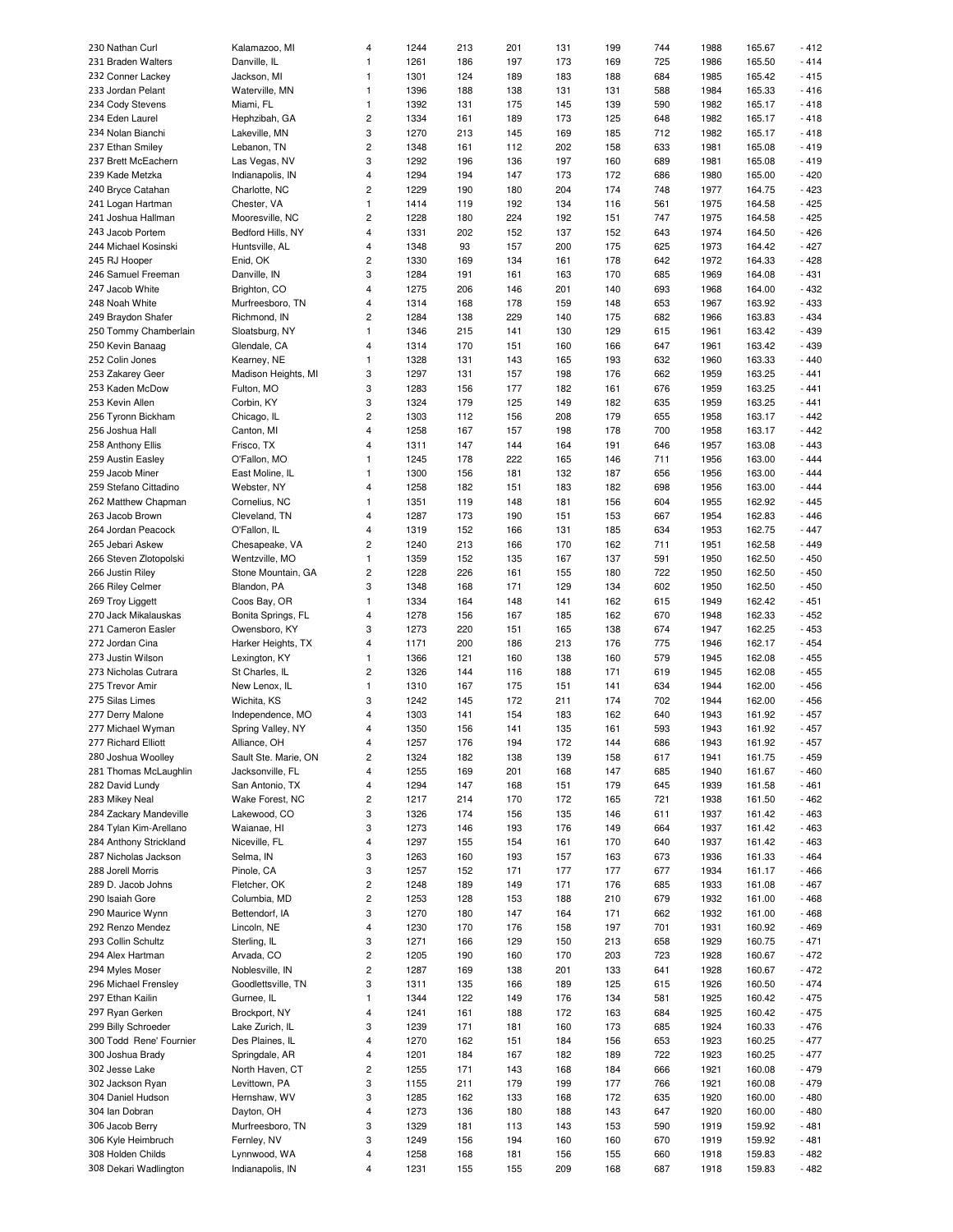| 310 Craig Sanders          | Powder Springs, GA       | 3                       | 1271 | 145 | 156 | 137 | 208 | 646 | 1917 | 159.75 | $-483$ |
|----------------------------|--------------------------|-------------------------|------|-----|-----|-----|-----|-----|------|--------|--------|
| 311 Jordan Crackenberger   | Hoffman Estates, IL      | 2                       | 1321 | 165 | 150 | 145 | 135 | 595 | 1916 | 159.67 | $-484$ |
| 312 Jordan Monnens         | Ham Lake, MN             | $\mathbf{1}$            | 1318 | 138 | 135 | 169 | 155 | 597 | 1915 | 159.58 | $-485$ |
|                            |                          |                         |      |     |     |     |     |     |      |        |        |
| 312 Ethan Reyes            | Avon, MA                 | 3                       | 1297 | 140 | 154 | 162 | 162 | 618 | 1915 | 159.58 | $-485$ |
| 314 John Gastel            | Brownsburg, IN           | $\mathbf{1}$            | 1336 | 136 | 149 | 157 | 136 | 578 | 1914 | 159.50 | $-486$ |
| 315 Ronnie Perez           | Ormond Beach, FL         | $\overline{c}$          | 1285 | 181 | 169 | 155 | 121 | 626 | 1911 | 159.25 | $-489$ |
| 316 Garrett Clark          | Erie, PA                 | $\mathbf{1}$            | 1244 | 181 | 141 | 151 | 191 | 664 | 1908 | 159.00 | $-492$ |
| 316 Eric Schoiber          |                          | 4                       | 1290 | 182 | 165 | 162 | 109 | 618 | 1908 | 159.00 | $-492$ |
|                            | Houston, TX              |                         |      |     |     |     |     |     |      |        |        |
| 318 Matthew Dorn           | Luxemburg, WI            | 4                       | 1299 | 156 | 174 | 139 | 139 | 608 | 1907 | 158.92 | $-493$ |
| 319 Caden Reichl           | Albert Lea, MN           | $\mathbf{1}$            | 1407 | 104 | 122 | 127 | 146 | 499 | 1906 | 158.83 | $-494$ |
| 319 Michael Harter         | Greenfield, IN           | $\overline{c}$          | 1240 | 148 | 174 | 193 | 151 | 666 | 1906 | 158.83 | $-494$ |
|                            |                          | $\overline{c}$          | 1219 |     |     | 196 |     |     | 1906 |        | $-494$ |
| 319 Scott Southall         | Culpeper, VA             |                         |      | 142 | 204 |     | 145 | 687 |      | 158.83 |        |
| 319 Cameron Turpin         | Whiteland, IN            | 3                       | 1302 | 151 | 159 | 140 | 154 | 604 | 1906 | 158.83 | $-494$ |
| 319 Benjamin Bailey        | Maitland, FL             | 4                       | 1307 | 133 | 168 | 142 | 156 | 599 | 1906 | 158.83 | $-494$ |
| 324 Ian Dohan              | Tampa, FL                | $\overline{c}$          | 1219 | 134 | 201 | 171 | 178 | 684 | 1903 | 158.58 | $-497$ |
|                            |                          | $\overline{c}$          |      |     |     |     |     |     |      |        |        |
| 324 Grayson Fritsch        | Nokesville, VA           |                         | 1247 | 137 | 168 | 191 | 160 | 656 | 1903 | 158.58 | $-497$ |
| 326 Scott Garrett          | Lebanon, PA              | $\overline{4}$          | 1303 | 155 | 146 | 134 | 163 | 598 | 1901 | 158.42 | $-499$ |
| 327 Collin Clark           | Lowell, MI               | $\overline{4}$          | 1189 | 164 | 178 | 197 | 172 | 711 | 1900 | 158.33 | $-500$ |
| 328 Rosalio Matute         | Bradenton, FL            | 3                       | 1332 | 160 | 125 | 126 | 156 | 567 | 1899 | 158.25 | $-501$ |
|                            |                          |                         |      |     |     |     |     |     |      |        |        |
| 329 Dustin Doss            | Fort Wayne, IN           | 3                       | 1221 | 190 | 156 | 166 | 165 | 677 | 1898 | 158.17 | $-502$ |
| 330 Dalton Palizzi         | Wellsburg, WV            | $\overline{c}$          | 1194 | 168 | 192 | 165 | 177 | 702 | 1896 | 158.00 | $-504$ |
| 330 Chris White            | Brentwood, TN            | $\overline{4}$          | 1264 | 143 | 148 | 161 | 180 | 632 | 1896 | 158.00 | $-504$ |
| 332 Ethan Laverty          | Sioux Falls, SD          | 3                       | 1311 | 113 | 156 | 160 | 154 | 583 | 1894 | 157.83 | $-506$ |
|                            |                          |                         |      |     |     |     |     |     |      |        |        |
| 333 James Menard           | Kankakee, IL             | $\mathbf{1}$            | 1331 | 158 | 127 | 120 | 157 | 562 | 1893 | 157.75 | $-507$ |
| 334 John Boughton          | Brick, NJ                | $\mathbf{1}$            | 1247 | 174 | 144 | 133 | 194 | 645 | 1892 | 157.67 | $-508$ |
| 335 Ethan Griffin          | Belmont, NC              | 1                       | 1301 | 160 | 132 | 133 | 164 | 589 | 1890 | 157.50 | $-510$ |
| 335 William Jones          | Anoka, MN                | $\mathbf{1}$            | 1293 | 181 | 137 | 145 | 134 | 597 | 1890 | 157.50 | $-510$ |
|                            |                          |                         |      |     |     |     |     |     |      |        |        |
| 335 Kory Currin            | Oxford, NC               | $\overline{c}$          | 1243 | 156 | 175 | 179 | 137 | 647 | 1890 | 157.50 | $-510$ |
| 335 Logan Zarek            | Dekalb, IL               | 4                       | 1221 | 115 | 177 | 190 | 187 | 669 | 1890 | 157.50 | $-510$ |
| 339 Austin Tryba           | Sheboygan, WI            | 4                       | 1273 | 146 | 126 | 201 | 142 | 615 | 1888 | 157.33 | $-512$ |
|                            |                          | $\overline{c}$          | 1212 | 160 |     | 163 |     | 675 | 1887 |        | $-513$ |
| 340 Matt Schick            | West Fargo, ND           |                         |      |     | 155 |     | 197 |     |      | 157.25 |        |
| 340 Jacob Watts            | Goodlettsville, TN       | 3                       | 1208 | 189 | 170 | 156 | 164 | 679 | 1887 | 157.25 | $-513$ |
| 340 Garrett Wolf           | Clifton Park, NY         | $\overline{4}$          | 1294 | 131 | 166 | 149 | 147 | 593 | 1887 | 157.25 | $-513$ |
| 343 Nathan Daniels         | Grand Junction, CO       | 4                       | 1134 | 202 | 190 | 221 | 135 | 748 | 1882 | 156.83 | $-518$ |
|                            |                          | $\mathbf{1}$            |      |     |     | 184 |     |     | 1880 |        | $-520$ |
| 344 Taylor Wiley           | San Antonio, TX          |                         | 1328 | 92  | 123 |     | 153 | 552 |      | 156.67 |        |
| 345 Michael Melman         | Keller, TX               | 3                       | 1282 | 173 | 139 | 145 | 138 | 595 | 1877 | 156.42 | $-523$ |
| 345 Antonio Corea          | Miami, FL                | 3                       | 1308 | 162 | 174 | 130 | 103 | 569 | 1877 | 156.42 | $-523$ |
| 345 Thomas Vaselekos       | Garrison, NY             | 4                       | 1264 | 170 | 154 | 171 | 118 | 613 | 1877 | 156.42 | $-523$ |
|                            |                          |                         |      |     |     |     |     |     |      |        |        |
| 348 Shaun DesRocher        | La Moille, IL            | $\mathbf{1}$            | 1242 | 167 | 149 | 142 | 175 | 633 | 1875 | 156.25 | $-525$ |
| 349 Landon Richards        | Marion, IL               | $\overline{c}$          | 1286 | 140 | 146 | 167 | 135 | 588 | 1874 | 156.17 | $-526$ |
| 350 Blake Foster           | Kitchener, ON            | 3                       | 1248 | 160 | 170 | 158 | 135 | 623 | 1871 | 155.92 | $-529$ |
| 351 Brent Padgett          | Louisville, KY           | 4                       | 1236 | 147 | 136 | 204 | 146 | 633 | 1869 | 155.75 | $-531$ |
|                            |                          |                         |      |     |     |     |     |     |      |        |        |
| 352 Dominic Weicht         | Butler, IN               | $\mathbf{1}$            | 1200 | 168 | 152 | 149 | 199 | 668 | 1868 | 155.67 | $-532$ |
| 353 Alajah Perez           | Danville, VA             | 4                       | 1248 | 164 | 168 | 155 | 132 | 619 | 1867 | 155.58 | $-533$ |
| 354 Michael Taylor         | Monrovia, IN             | 4                       | 1135 | 236 | 183 | 144 | 166 | 729 | 1864 | 155.33 | $-536$ |
| 354 Colin Chestnut         | Waverly, IA              | 4                       | 1212 | 146 | 172 | 145 | 189 | 652 | 1864 | 155.33 | $-536$ |
|                            |                          |                         |      |     |     |     |     |     |      |        |        |
| 356 Joseph Steele          | Newton, NJ               | $\overline{c}$          | 1195 | 159 | 181 | 200 | 128 | 668 | 1863 | 155.25 | $-537$ |
| 357 Jonathan Jordan        | Florence, SC             | $\overline{c}$          | 1218 | 133 | 200 | 182 | 129 | 644 | 1862 | 155.17 | $-538$ |
| 357 Christopher Haney      | Brewer, ME               | 3                       | 1300 | 146 | 156 | 126 | 134 | 562 | 1862 | 155.17 | $-538$ |
|                            |                          |                         |      |     |     |     |     |     |      |        |        |
| 359 Justin Sienes          | Glenview, IL             | 1                       | 1278 | 182 | 148 | 109 | 142 | 581 | 1859 | 154.92 | $-541$ |
| 359 Alexander Seng         | Glendale, AZ             | $\mathbf{1}$            | 1297 | 133 | 120 | 148 | 161 | 562 | 1859 | 154.92 | $-541$ |
| 361 Gavin Stutz            | Killeen, TX              | $\mathbf{1}$            | 1238 | 157 | 140 | 159 | 163 | 619 | 1857 | 154.75 | $-543$ |
| 361 Brady Kaufmann         | Aurora, CO               | 3                       | 1178 | 116 | 164 | 142 | 257 | 679 | 1857 | 154.75 | $-543$ |
|                            |                          |                         |      |     |     |     |     |     |      |        |        |
| 363 Nicholas Blagojevic    | Brighton, ON             | 3                       | 1286 | 144 | 147 | 146 | 133 | 570 | 1856 | 154.67 | $-544$ |
| 364 Tyson Gray             | Greenville, TX           | $\mathbf{1}$            | 1229 | 132 | 166 | 160 | 167 | 625 | 1854 | 154.50 | $-546$ |
| 364 Herman Lee             | Clinton, MD              | $\overline{\mathbf{4}}$ | 1253 | 148 | 116 | 158 | 179 | 601 | 1854 | 154.50 | $-546$ |
| 366 Trevor White           | Minier, IL               | $\overline{c}$          | 1240 | 133 | 154 | 182 | 144 | 613 | 1853 | 154.42 | $-547$ |
|                            |                          |                         |      |     |     |     |     |     |      |        |        |
| 367 Peyton Lee             | Corinth, MS              | $\sqrt{2}$              | 1184 | 184 | 162 | 189 | 133 | 668 | 1852 | 154.33 | $-548$ |
| 367 Talon Einfalt          | Gillette, WY             | $\overline{c}$          | 1246 | 151 | 166 | 153 | 136 | 606 | 1852 | 154.33 | $-548$ |
| 367 Brandon Peterson       | Las Vegas, NV            | 3                       | 1192 | 162 | 138 | 148 | 212 | 660 | 1852 | 154.33 | $-548$ |
| 370 Bryan Schmit           | Green Bay, WI            | $\overline{\mathbf{4}}$ | 1140 | 172 | 220 | 179 | 135 | 706 | 1846 | 153.83 | $-554$ |
|                            |                          |                         |      |     |     |     |     |     |      |        |        |
| 371 Tyler Johnson          | Saint Charles, IL        | $\overline{c}$          | 1192 | 190 | 140 | 154 | 169 | 653 | 1845 | 153.75 | $-555$ |
| 372 Ethan Matthews         | Hamilton, NJ             | 3                       | 1243 | 147 | 170 | 116 | 168 | 601 | 1844 | 153.67 | $-556$ |
| 373 Charles Cannon         | Lenexa, KS               | $\overline{\mathbf{4}}$ | 1255 | 121 | 158 | 130 | 179 | 588 | 1843 | 153.58 | $-557$ |
| 374 Chayenne Kuamoo-Malama | Waipahu, HI              | 3                       | 1283 | 100 | 160 | 165 | 134 | 559 | 1842 | 153.50 | $-558$ |
|                            |                          |                         |      |     |     |     |     |     |      |        |        |
| 375 Evrin Peacha           | Henderson, NV            | 3                       | 1208 | 148 | 180 | 148 | 157 | 633 | 1841 | 153.42 | $-559$ |
| 376 Ian Fitzpatrick        | Claremont, NH            | $\overline{4}$          | 1254 | 130 | 137 | 193 | 125 | 585 | 1839 | 153.25 | $-561$ |
| 377 Tony Wright            | Edgewood, IA             | $\mathbf{1}$            | 1162 | 154 | 172 | 185 | 164 | 675 | 1837 | 153.08 | $-563$ |
| 377 Camdyn Bordelon        | Elk Grove, CA            | 3                       | 1263 | 138 | 157 | 156 | 123 | 574 | 1837 | 153.08 | $-563$ |
|                            |                          |                         |      |     |     |     |     |     |      |        |        |
| 379 Billy Perroz           | Vandergrift, PA          | $\mathbf{1}$            | 1295 | 144 | 156 | 127 | 114 | 541 | 1836 | 153.00 | $-564$ |
| 379 Shaun Didion           | Greenwood, IN            | $\overline{4}$          | 1163 | 169 | 176 | 186 | 142 | 673 | 1836 | 153.00 | $-564$ |
| 381 Aidan Tisdall          | Ramona, SD               | 3                       | 1191 | 149 | 158 | 176 | 159 | 642 | 1833 | 152.75 | $-567$ |
| 382 Wyatt Beckstead        | Traverse City, MI        | $\sqrt{2}$              | 1258 | 135 | 137 | 144 | 156 | 572 | 1830 | 152.50 | $-570$ |
|                            |                          |                         |      |     |     |     |     |     |      |        |        |
| 383 Jesse Ghanayem         | Cumming, GA              | $\overline{c}$          | 1192 | 143 | 172 | 147 | 174 | 636 | 1828 | 152.33 | $-572$ |
| 383 Matthew Heldman        | Indianapolis, IN         | $\overline{4}$          | 1224 | 144 | 146 | 166 | 148 | 604 | 1828 | 152.33 | $-572$ |
| 385 Trent Stacey           | Chandler, IN             | 4                       | 1199 | 134 | 172 | 180 | 142 | 628 | 1827 | 152.25 | $-573$ |
| 386 Calvin Napper          | Savannah, TN             | 3                       | 1211 | 181 | 151 | 139 | 143 | 614 | 1825 | 152.08 | $-575$ |
|                            |                          |                         |      |     |     |     |     |     |      |        |        |
| 387 Jacob Frazier          | Vancouver, WA            | $\mathbf{1}$            | 1260 | 100 | 167 | 127 | 169 | 563 | 1823 | 151.92 | $-577$ |
| 388 Joseph Raymond         | White River Junction, VT | $\mathbf{1}$            | 1174 | 159 | 192 | 137 | 158 | 646 | 1820 | 151.67 | $-580$ |
| 388 Antonio Willar         | Du Bois, PA              | $\overline{c}$          | 1118 | 192 | 178 | 206 | 126 | 702 | 1820 | 151.67 | $-580$ |
|                            |                          |                         |      |     |     |     |     |     |      |        |        |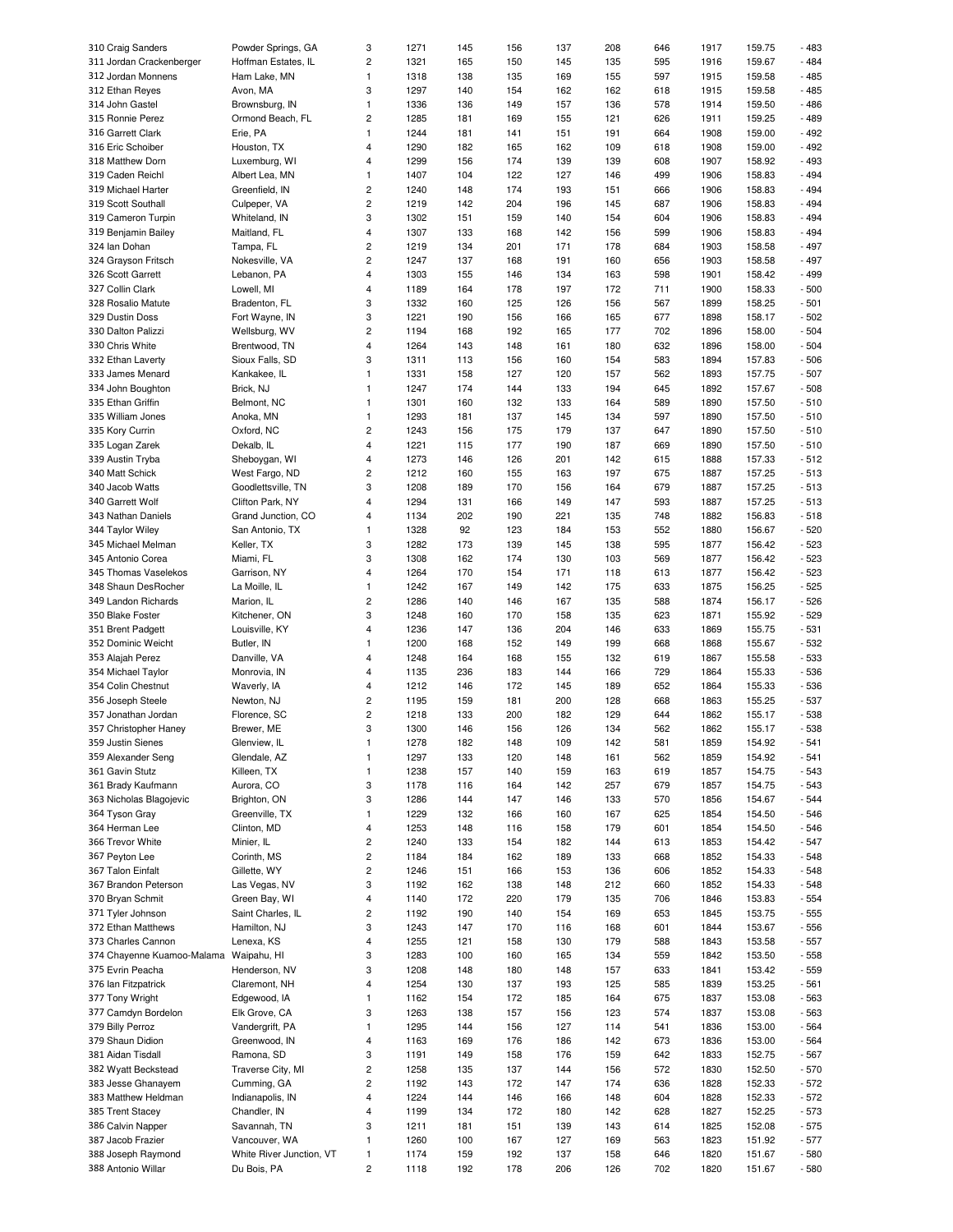| 388 Jeremiah Terry                    |                                   | $\overline{4}$          | 1199         | 174        | 136        | 147        | 164        | 621        | 1820         | 151.67           | $-580$           |
|---------------------------------------|-----------------------------------|-------------------------|--------------|------------|------------|------------|------------|------------|--------------|------------------|------------------|
|                                       | Clinton, MD                       |                         |              |            |            |            |            |            |              |                  |                  |
| 391 Zachary Howarth                   | Garland, TX                       | $\sqrt{2}$              | 1232         | 152        | 170        | 135        | 126        | 583        | 1815         | 151.25           | $-585$           |
| 392 Trevor Johnson                    | Rochester, NY                     | 3                       | 1208         | 180        | 128        | 159        | 139        | 606        | 1814         | 151.17           | $-586$           |
| 393 Matthew Wilkinson                 | Mobile, AL                        | $\sqrt{2}$              | 1198         | 149        | 131        | 180        | 155        | 615        | 1813         | 151.08           | $-587$           |
| 394 Noah Belt                         | Topeka, KS                        | $\mathbf{1}$            | 1237         | 130        | 151        | 131        | 161        | 573        | 1810         | 150.83           | $-590$           |
| 394 Andrew Levron                     | Gray, LA                          | 3                       | 1188         | 169        | 120        | 198        | 135        | 622        | 1810         | 150.83           | $-590$           |
|                                       |                                   |                         |              |            |            |            |            |            |              |                  |                  |
| 396 Michael Williston                 | Baker, LA                         | $\sqrt{2}$              | 1191         | 137        | 179        | 148        | 153        | 617        | 1808         | 150.67           | $-592$           |
| 397 Brandon Vallone                   | Clarksburg, MA                    | 3                       | 1214         | 136        | 145        | 148        | 164        | 593        | 1807         | 150.58           | $-593$           |
| 398 Tim Wengenack                     | Rochester, MN                     | 3                       | 1205         | 171        | 121        | 177        | 131        | 600        | 1805         | 150.42           | $-595$           |
| 398 Jaydon Whitehead                  | Upper Marlboro, MD                | 3                       | 1230         | 142        | 145        | 135        | 153        | 575        | 1805         | 150.42           | $-595$           |
| 398 Michael Williams                  | Burlington, ON                    | $\overline{4}$          | 1236         | 113        | 146        | 131        | 179        | 569        | 1805         | 150.42           | $-595$           |
| 401 Cody Herzog                       | Discovery Bay, CA                 | $\overline{4}$          | 1146         | 194        | 163        | 157        | 142        | 656        | 1802         | 150.17           | $-598$           |
|                                       |                                   |                         |              | 164        |            |            |            |            |              |                  | $-599$           |
| 402 Jordan Cole                       | Fort Thomas, KY                   | $\overline{c}$          | 1192         |            | 142        | 182        | 121        | 609        | 1801         | 150.08           |                  |
| 403 Donny Richards                    | O Fallon, IL                      | $\mathbf{1}$            | 1232         | 113        | 178        | 124        | 152        | 567        | 1799         | 149.92           | $-601$           |
| 403 Donovan Bourg                     | Houma, LA                         | 3                       | 1291         | 126        | 151        | 114        | 117        | 508        | 1799         | 149.92           | $-601$           |
| 405 Tyler Vandiver                    | Chattanooga, TN                   | $\mathbf{1}$            | 1204         | 157        | 144        | 113        | 180        | 594        | 1798         | 149.83           | $-602$           |
| 405 William Oertling                  | Slidell, LA                       | 3                       | 1176         | 104        | 185        | 156        | 177        | 622        | 1798         | 149.83           | $-602$           |
| 405 Elijah Slaven                     | Fort Wayne, IN                    | $\overline{4}$          | 1167         | 207        | 125        | 156        | 143        | 631        | 1798         | 149.83           | $-602$           |
| 408 Kyle Miller                       | Vandalia, IL                      | $\mathbf{1}$            | 1224         | 142        | 125        | 137        | 168        | 572        | 1796         | 149.67           | $-604$           |
| 408 Jason Wichnovitz                  | Staten Island, NY                 | $\sqrt{2}$              | 1194         | 165        | 133        | 163        | 141        | 602        | 1796         | 149.67           | $-604$           |
|                                       |                                   |                         |              |            |            |            |            |            |              |                  |                  |
| 408 Shayne MacFarlane                 | Lewiston, ME                      | $\overline{c}$          | 1190         | 160        | 157        | 154        | 135        | 606        | 1796         | 149.67           | $-604$           |
| 411 Garrett LaPlount                  | Owatonna, MN                      | $\mathbf{1}$            | 1189         | 145        | 160        | 172        | 129        | 606        | 1795         | 149.58           | $-605$           |
| 412 George McCoy                      | Moline, IL                        | $\mathbf{1}$            | 1199         | 150        | 165        | 149        | 130        | 594        | 1793         | 149.42           | $-607$           |
| 412 Justin Dimaggio                   | Holtsville, NY                    | $\overline{4}$          | 1174         | 140        | 179        | 155        | 145        | 619        | 1793         | 149.42           | $-607$           |
| 414 Markus Holland                    | Chattanooga, TN                   | $\overline{4}$          | 1161         | 149        | 143        | 169        | 170        | 631        | 1792         | 149.33           | $-608$           |
| 415 Austin Turner                     | Athens, AL                        | $\mathbf{1}$            | 1179         | 147        | 147        | 186        | 131        | 611        | 1790         | 149.17           | $-610$           |
| 416 Leonard Farlow                    | Columbia, MD                      | $\sqrt{2}$              | 1247         | 144        | 124        | 125        | 148        | 541        | 1788         | 149.00           | $-612$           |
|                                       |                                   | $\mathbf{1}$            |              |            |            |            |            |            |              |                  |                  |
| 417 Brandon Haney                     | Clover, SC                        |                         | 1136         | 167        | 171        | 134        | 179        | 651        | 1787         | 148.92           | $-613$           |
| 417 Jeffrey Sutton                    | Beech Grove, IN                   | $\overline{4}$          | 1189         | 171        | 191        | 107        | 129        | 598        | 1787         | 148.92           | $-613$           |
| 419 Bryce Pisetta                     | Troy, IL                          | 3                       | 1263         | 145        | 133        | 120        | 123        | 521        | 1784         | 148.67           | $-616$           |
| 420 Caden Witt                        | Kaufman, TX                       | 3                       | 1127         | 149        | 164        | 160        | 183        | 656        | 1783         | 148.58           | $-617$           |
| 420 Robert Carlson                    | Rozet, WY                         | 3                       | 1212         | 113        | 160        | 127        | 171        | 571        | 1783         | 148.58           | $-617$           |
| 422 Ryan Stolakis                     | Worcester, MA                     | $\mathbf 2$             | 1170         | 136        | 170        | 144        | 161        | 611        | 1781         | 148.42           | $-619$           |
| 423 Michael Weber                     | Tonawanda, NY                     | 3                       | 1211         | 149        | 155        | 125        | 137        | 566        | 1777         | 148.08           | $-623$           |
|                                       |                                   | $\mathbf{1}$            | 1196         |            |            | 147        |            |            |              |                  | $-624$           |
| 424 Nicholas Kirby                    | Westport, MA                      |                         |              | 143        | 139        |            | 151        | 580        | 1776         | 148.00           |                  |
| 425 Briar Harper                      | Owensboro, KY                     | $\sqrt{2}$              | 1035         | 151        | 178        | 175        | 232        | 736        | 1771         | 147.58           | $-629$           |
| 426 Hunter Perry                      | Hawthorne, NJ                     | $\mathbf{1}$            | 1221         | 102        | 106        | 181        | 160        | 549        | 1770         | 147.50           | $-630$           |
| 427 Brenton Pipes                     | Savannah, TN                      | $\sqrt{2}$              | 1177         | 136        | 176        | 138        | 141        | 591        | 1768         | 147.33           | $-632$           |
| 427 Andrew Shattuck                   | Murfreesboro, TN                  | 3                       | 1231         | 137        | 156        | 108        | 136        | 537        | 1768         | 147.33           | $-632$           |
| 427 Jonathon Skalon                   | Chicago, IL                       | $\overline{4}$          | 1140         | 177        | 179        | 96         | 176        | 628        | 1768         | 147.33           | $-632$           |
| 430 Kayden Dziak                      | Butte, MT                         | $\sqrt{2}$              | 1209         | 154        | 122        | 139        | 143        | 558        | 1767         | 147.25           | $-633$           |
| 430 Brenden Carney                    | Christiansburg, VA                | 3                       | 1136         | 137        | 153        | 199        | 142        | 631        | 1767         | 147.25           | $-633$           |
| 432 Lucian Bunch                      | Oliver Springs, TN                | $\mathbf 2$             | 1149         | 156        | 171        | 161        | 127        | 615        | 1764         | 147.00           | $-636$           |
|                                       |                                   |                         |              |            |            |            |            |            |              |                  |                  |
| 432 Jake Turner                       | Chicago, IL                       | 3                       | 1239         | 118        | 161        | 99         | 147        | 525        | 1764         | 147.00           | $-636$           |
| 434 Quinn Collins                     | Hendersonville, TN                | 3                       | 1124         | 201        | 168        | 126        | 141        | 636        | 1760         | 146.67           | $-640$           |
| 434 Aaron Wright                      | Westland, MI                      | $\overline{4}$          | 1153         | 148        | 138        | 186        | 135        | 607        | 1760         | 146.67           | $-640$           |
| 436 Jonathan Davis                    | Smyrna, DE                        | $\mathbf{1}$            | 1123         | 164        | 168        | 157        | 147        | 636        | 1759         | 146.58           | $-641$           |
| 436 Ryan Evjen                        | Missoula, MT                      | 4                       | 1177         | 112        | 133        | 166        | 171        | 582        | 1759         | 146.58           | $-641$           |
|                                       | Antelope, CA                      | $\mathbf{1}$            | 1079         | 170        | 182        | 132        | 194        | 678        | 1757         |                  | $-643$           |
|                                       |                                   |                         |              |            |            |            |            |            |              |                  |                  |
| 438 Joshua Lee                        |                                   |                         |              |            |            |            |            |            |              | 146.42           |                  |
| 438 James Scherer                     | Sheboygan, WI                     | 4                       | 1096         | 168        | 159        | 185        | 149        | 661        | 1757         | 146.42           | $-643$           |
| 440 Dallas Anders                     | Warsaw, IN                        | $\sqrt{2}$              | 1091         | 181        | 201        | 130        | 153        | 665        | 1756         | 146.33           | $-644$           |
| 441 Kurtis Macha                      | Sheridan, WY                      | $\sqrt{2}$              | 1224         | 134        | 125        | 144        | 125        | 528        | 1752         | 146.00           | $-648$           |
| 441 Lane Thompson                     | Irving, TX                        | 3                       | 1130         | 142        | 156        | 136        | 188        | 622        | 1752         | 146.00           | $-648$           |
| 443 Devin Dapra                       | Georgetown, TX                    | $\sqrt{2}$              | 1180         | 123        | 153        | 179        | 115        | 570        | 1750         | 145.83           | $-650$           |
| 444 Jake Jordan                       | Lombard, IL                       | 3                       | 1214         | 163        | 116        | 112        | 144        | 535        | 1749         | 145.75           | $-651$           |
|                                       |                                   |                         |              |            |            |            |            |            |              |                  |                  |
| 445 Lane Bolton                       | Greeneville, TN                   | 3                       | 1168         | 109        | 166        | 144        | 161        | 580        | 1748         | 145.67           | $-652$           |
| 445 Noah Wells                        | Roseville, MI                     | 4                       | 1196         | 171        | 145        | 118        | 118        | 552        | 1748         | 145.67           | $-652$           |
| 447 Stanley Socks                     | Indianapolis, IN                  | $\overline{4}$          | 1092         | 152        | 128        | 220        | 154        | 654        | 1746         | 145.50           | $-654$           |
| 448 Luca Caminiti                     | Leesburg, VA                      | $\mathbf{1}$            | 1164         | 124        | 175        | 175        | 106        | 580        | 1744         | 145.33           | $-656$           |
| 449 Brooks Leyhew                     | Murfreesboro, TN                  | $\overline{\mathbf{4}}$ | 1180         | 122        | 129        | 142        | 169        | 562        | 1742         | 145.17           | $-658$           |
| 450 Mark Ziervogel                    | Columbia, MO                      | $\overline{\mathbf{c}}$ | 1139         | 127        | 141        | 170        | 164        | 602        | 1741         | 145.08           | $-659$           |
| 450 Conner McGowen                    | Savannah, TN                      | $\sqrt{2}$              | 1158         | 135        | 132        | 167        | 149        | 583        | 1741         | 145.08           | $-659$           |
| 452 Cory Berkimer                     | Battle Creek, MI                  | $\overline{4}$          | 1130         | 161        | 121        | 167        | 161        | 610        | 1740         | 145.00           | $-660$           |
| 453 Christopher Riordan               | Staten Island, NY                 | $\overline{4}$          | 1162         | 154        | 151        | 156        | 116        | 577        | 1739         | 144.92           | $-661$           |
|                                       |                                   |                         |              |            |            |            |            |            |              |                  |                  |
| 454 Dylan Henrickson                  | Green Bay, WI                     | $\mathbf{1}$            | 1221         | 116        | 128        | 138        | 135        | 517        | 1738         | 144.83           | $-662$           |
| 454 Cayleb Carey                      | Hobart, IN                        | 3                       | 1212         | 110        | 147        | 146        | 123        | 526        | 1738         | 144.83           | $-662$           |
| 456 Garrett Haley                     | Canton, GA                        | 3                       | 1216         | 103        | 133        | 155        | 130        | 521        | 1737         | 144.75           | $-663$           |
| 457 Eric Smith                        | Indianapolis, IN                  | $\sqrt{2}$              | 1191         | 137        | 154        | 131        | 120        | 542        | 1733         | 144.42           | $-667$           |
| 457 Matt Foutz                        | Logansport, IN                    | $\overline{\mathbf{4}}$ | 1122         | 180        | 109        | 162        | 160        | 611        | 1733         | 144.42           | $-667$           |
| 459 Parker Stone                      | West Fargo, ND                    | $\mathbf{1}$            | 1193         | 105        | 157        | 130        | 146        | 538        | 1731         | 144.25           | $-669$           |
| 460 Brandon Williamson                | Lisle, IL                         | $\mathbf{1}$            | 1058         | 206        | 200        | 132        | 134        | 672        | 1730         | 144.17           | $-670$           |
| 461 Hawkins Davis                     | Tuscaloosa, AL                    | 3                       | 1169         | 168        | 108        | 135        | 149        | 560        | 1729         | 144.08           | $-671$           |
| 462 Wesley Smith                      | Grain Valley, MO                  | $\sqrt{2}$              | 1161         | 154        | 113        | 165        | 134        | 566        | 1727         | 143.92           | $-673$           |
|                                       |                                   |                         |              |            |            |            |            |            |              |                  |                  |
| 463 Jesse Little                      | North Judson, IN                  | $\mathbf{1}$            | 1166         | 194        | 95         | 110        | 161        | 560        | 1726         | 143.83           | $-674$           |
| 464 Hunter Fugate                     | Lebanon, TN                       | $\overline{4}$          | 1102         | 143        | 160        | 160        | 158        | 621        | 1723         | 143.58           | $-677$           |
| 465 Joseph Rohle                      | Yorktown Heights, NY              | $\overline{\mathbf{4}}$ | 1080         | 169        | 149        | 166        | 157        | 641        | 1721         | 143.42           | $-679$           |
| 466 Julian Jett                       | Clinton, TN                       | $\overline{c}$          | 1118         | 134        | 152        | 176        | 138        | 600        | 1718         | 143.17           | $-682$           |
| 467 Cameron Jenkins                   | Stillwater, OK                    | 3                       | 1207         | 143        | 122        | 130        | 104        | 499        | 1706         | 142.17           | $-694$           |
| 468 Jacob Ostroff<br>469 Andrew Mason | Bellingham, MA<br>Island Lake, IL | 3<br>3                  | 1209<br>1173 | 119<br>114 | 132<br>159 | 136<br>130 | 109<br>127 | 496<br>530 | 1705<br>1703 | 142.08<br>141.92 | $-695$<br>$-697$ |